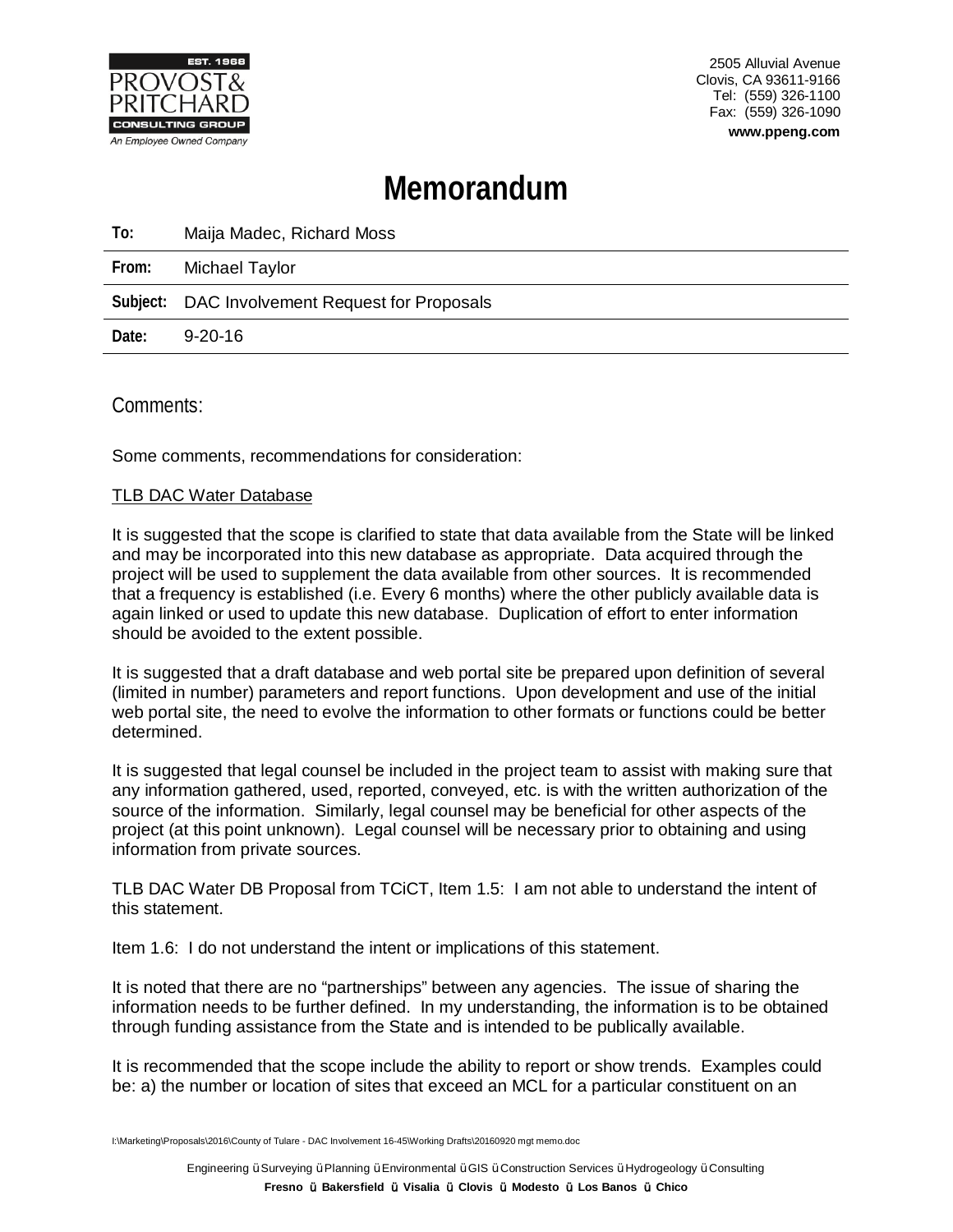annual basis or b) the change of groundwater levels each year (information available from other sources).

Item 2.5: It appears in the statement that this is included in the scope.

Item 3.0: The issue of hardware and software should be clarified. It may be suggested that all hardware and software for this project are purchased from the funding program and therefore are not subject to other uses. This is subject to whether the costs are eligible for reimbursement.

Item 6.0: The issue of hiring ESRI and a Water Quality expert are not understood. These arrangements, if made, would need to be very early in the project.

Item 9.0: The issue of testing of the database and model is not clearly understood. This testing would also be necessary early in the process.

Item 11.0: The costs for Items 11.2 and 11.3 seem to be excessive and are showing a schedule that seems inconsistent with the intent of the project.

Item 11.4: This item is not understood. It seems to rely upon an arrangement with other parties for an unknown benefit to said parties.

#### Needs Assessment Template

"Describe involvement with local IRWM Governance" – vague statement. Suggest choices such as involved, aware, not involved.

Part 2) Drinking Water

Recommend adding:

Maximum day water demand

Add capacity of the wells

Add capacity of surface water sources

Add depth to water

Add water quality exceedances or MCL violations (various constituents)

The terms "Accessible for Community (Y/N)" and "Affordable for Community (Y/N)" are subjective and undefined.

Accessible for Community – It is not understood what this means. Affordable for Community – Suggest using 1.5% of MHI as affordability criteria.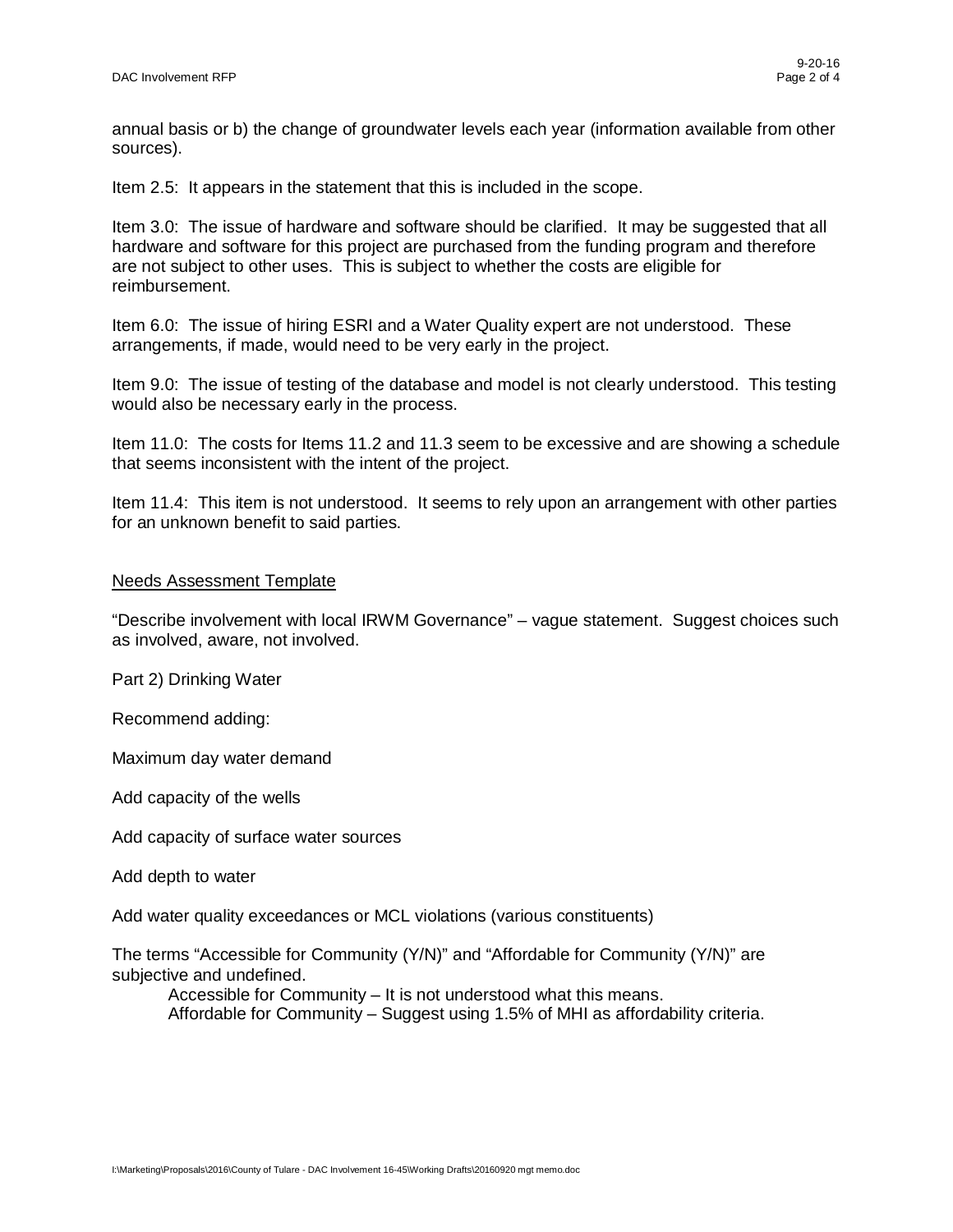#### Part 3) Waste Water

Describe in the type of system whether it is a community system or individual on-site systems.

Include capacity of the system

Part 4) Storm Water

Include what entity owns the storm water system

Part 6) Water System Financing

Rate structure should include as choices "flat rate", "metered rate"

It is unknown what is intended by the term "Describe system *financing* needs"

#### DAC Engagement Program

It is recommended that the DAC Engagement Program begin with identifying the costs associated with searching and hiring a lead person for the subject. The costs for this activity are absent.

It is suggested that one of the first objectives of the lead person for this program would be to define the present circumstances relative to level of communication between DACs and the various IRWMs, past activities relative to preparation, submittal, and support of funding applications that would benefit DACs, and anticipated future activities. Essentially, a baseline of the present circumstances should be defined as based on specific evidence and documented results of outreach. This work would also utilize the Needs Assessment portion of the project as a basis for describing present circumstances.

Subsequent to the initial baseline, the lead person would be responsible to describe alternative courses of action and recommended courses of action. The present outline has predetermined a large number of specific meetings and other actions without specific objectives.

The present proposal has many specific line items and costs of predetermined items, yet the supporting basis for those items has not yet been gathered, vetted, or authorized by the Steering Committee.

The term non-DAC members and the relative relationship to the purpose of this study is not understood.

The objectives seem to stretch beyond the understood objectives of 1) involvement in IRWM planning efforts to ensure balanced access and opportunity for participation in the IRWM process, 2) increase the understanding of water management needs of DACs, and 3) develop strategies and long-term solutions that address identified DAC water management needs.

Building increased communications between DACs and the IRWMs is a viable objective that compliments the above objectives.